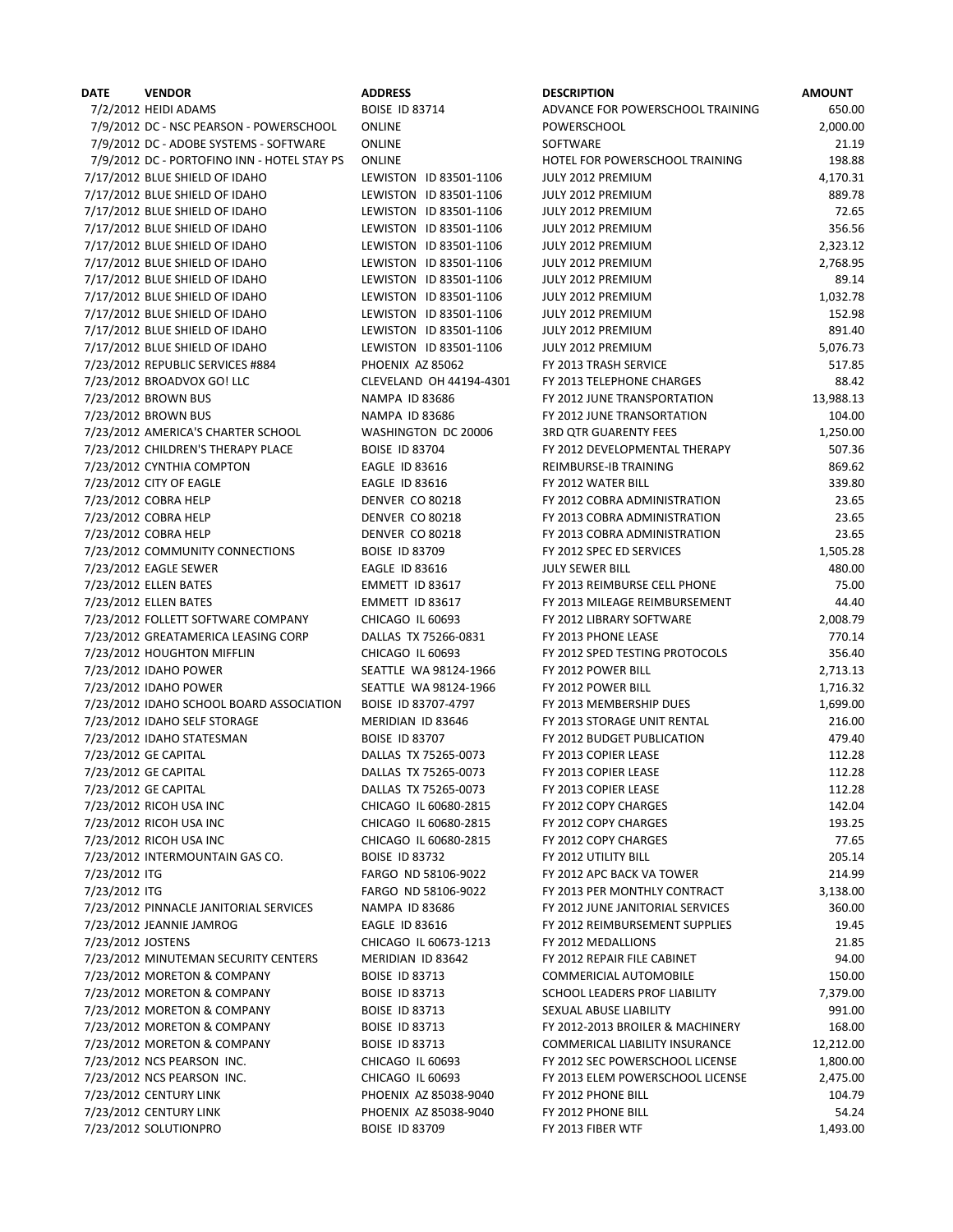7/23/2012 SUMMER LAWNS INC. BOISE ID 83714 FY 2012 LANDSCAPE MAINTENANCE 650.83 7/25/2012 BROKERS NATIONAL LIFE FT WORTH TX 76199-0339 DENTAL INS PREMIUM JULY 2012 61.97 7/25/2012 ADAMS HEIDI J BOISE, ID 83714 COMPENSATION 5,708.33 7/25/2012 BAILEY MARCEL D CALDWELL, ID 83607 COMPENSATION 1,352.75 7/25/2012 BATES ELLEN EMMETT, ID 83617 COMPENSATION 3,083.34 7/25/2012 BEATTY EILEEN M BOISE, ID 83704 COMPENSATION 3,640.50 7/25/2012 BERG TISHA L MERIDIAN, ID 83646 COMPENSATION 3,508.87 7/25/2012 BEZNOSKA MAUREEN BOISE, ID 83706 COMPENSATION 3,382.25 7/25/2012 BIDWELL JOSEPH A BOISE, ID 83713 COMPENSATION 2,587.33 7/25/2012 CASTRIGNO MELISSA EAGLE, ID 83616 COMPENSATION 785.00 7/25/2012 CHOCHREK CARIN M BOISE, ID 83703 COMPENSATION 4,722.00 7/25/2012 COBURN GEORGE MERIDIAN, ID 83646 COMPENSATION 6,000.00 7/25/2012 COMPTON CYNTHIA L EAGLE, ID 83616 COMPENSATION 2,847.75 7/25/2012 CONTI DANIEL BOISE, ID 83714 COMPENSATION 6,900.99 7/25/2012 CORONADO ADRIEN BOISE, ID 83707 COMPENSATION 3,740.60 7/25/2012 DAVIS SHAY MERIDIAN, ID 83646 COMPENSATION 3,280.70 7/25/2012 DOYLE TRINA R EMMETT, ID 83617 COMPENSATION 3,640.50 7/25/2012 DRICK BONNIE A EAGLE, ID 83616 COMPENSATION 4,623.87 7/25/2012 EARDLEY TERESA J MERIDIAN, ID 83646 COMPENSATION 2,587.33 7/25/2012 EVERTS JENNIFER KUNA, ID 83634 COMPENSATION 2,556.33 7/25/2012 HANDYSIDE JULIE NAMPA, ID 83651 COMPENSATION 3,382.25 7/25/2012 HANSEN JOHN BOISE, ID 83716 COMPENSATION 4,722.00 7/25/2012 HAWKINS CASEY J EAGLE, ID 83616 COMPENSATION 4,742.83 7/25/2012 HENDERSHOT CAROL STAR, ID 83669 COMPENSATION 3,142.24 7/25/2012 HOLT LISA EAGLE, ID 83616 COMPENSATION 2,587.33 7/25/2012 JAMROG JEANNIE K EAGLE, ID 83616 COMPENSATION 972.50 7/25/2012 KNOX DEBRA A BOISE, ID 83705 COMPENSATION 4,561.33 7/25/2012 LEATHERMAN LAIENA K EAGLE, ID 83616 COMPENSATION 1,888.75 7/25/2012 LEDESMA ROY EAGLE, ID 83616 COMPENSATION 1,924.89 7/25/2012 LEHMAN BRITTNEY BOISE, ID 83702 COMPENSATION 1,293.66 7/25/2012 LLOYD KRISTA EAGLE, ID 83616 COMPENSATION 3,055.40 7/25/2012 NOBLE ROSANNE C MERIDIAN, ID 83646 COMPENSATION 4,165.99 7/25/2012 OLIVETTI PAIGE BOISE, ID 83705 COMPENSATION 2,587.33 7/25/2012 PEMBLE JOAN CALDWELL, ID 83605 COMPENSATION 4,722.00 7/25/2012 PERRY DEBORAH BOISE, ID 83714 COMPENSATION 1,888.50 7/25/2012 RAU SHIRLEY A BOISE, ID 83703 COMPENSATION 5,053.25 7/25/2012 REX PATRICE MERIDIAN, ID 83646 COMPENSATION 2,587.33 7/25/2012 RODEGHIERO MARIAH M STAR, ID 83669 COMPENSATION 1,888.75 7/25/2012 ROGIEN LAWRENCE R MERIDIAN, ID 83642 COMPENSATION 6,506.03 7/25/2012 ROSENBAUM JOAN NAMPA, ID 83651 COMPENSATION 4,937.00 7/25/2012 SATO DOUGLAS J BOISE, ID 83706 COMPENSATION 3,265.87 7/25/2012 SAWYERS GEORJA BOISE, ID 83702 COMPENSATION 2,556.37 7/25/2012 SCOTT DONNA L EAGLE, ID 83616 COMPENSATION 4,148.92 7/25/2012 STICE KATHY BOISE, ID 83714 COMPENSATION 3,640.50 7/25/2012 VANPAEPEGHEM SHIRLEY MERIDIAN, ID 83642 COMPENSATION 4,791.77 7/25/2012 WALLER ERIN EAGLE, ID 83616 COMPENSATION 2,587.33 7/25/2012 WEST TAMELA MERIDIAN, ID 83646 COMPENSATION 4,128.08 7/25/2012 WHITT HEATHER L BOISE, ID 83702 COMPENSATION 1,482.74 7/25/2012 DRAIN SHERI L EAGLE, ID 83616 COMPENSATION 3,466.74 7/25/2012 GINNER SHAWNA EAGLE, ID 83616 COMPENSATION 506.25 7/25/2012 HANSON JUSTIN BOISE, ID 83709 COMPENSATION 155.00 7/25/2012 JENSEN ALINA K BOISE, ID 83702 COMPENSATION 4,728.00 7/25/2012 OTOOLE MAUREEN EAGLE, ID 83616 COMPENSATION 1,964.33 7/25/2012 GOWERS MINDI NAMPA, ID 83686 COMPENSATION 326.25 7/26/2012 BROKERS NATIONAL LIFE FT WORTH TX 76199-0339 DENTAL INSURANCE - 07-2012 5.39 7/26/2012 BROKERS NATIONAL LIFE FT WORTH TX 76199-0339 DENTAL INSURANCE - 07-2012 58.59 7/26/2012 BROKERS NATIONAL LIFE FT WORTH TX 76199-0339 DENTAL INSURANCE - 07-2012 8.08 7/26/2012 BROKERS NATIONAL LIFE FT WORTH TX 76199-0339 DENTAL INSURANCE - 07-2012 28.40 7/26/2012 BROKERS NATIONAL LIFE FT WORTH TX 76199-0339 DENTAL INSURANCE - 07-2012 560.13 7/26/2012 BROKERS NATIONAL LIFE FT WORTH TX 76199-0339 DENTAL INSURANCE - 07-2012 412.07 7/26/2012 BROKERS NATIONAL LIFE FT WORTH TX 76199-0339 DENTAL INSURANCE - 07-2012 23.01 7/26/2012 HEALTH EQUITY INC PORTLAND OR 97219 HSA EMPLOYER CONTR. - 07-2012 200.00